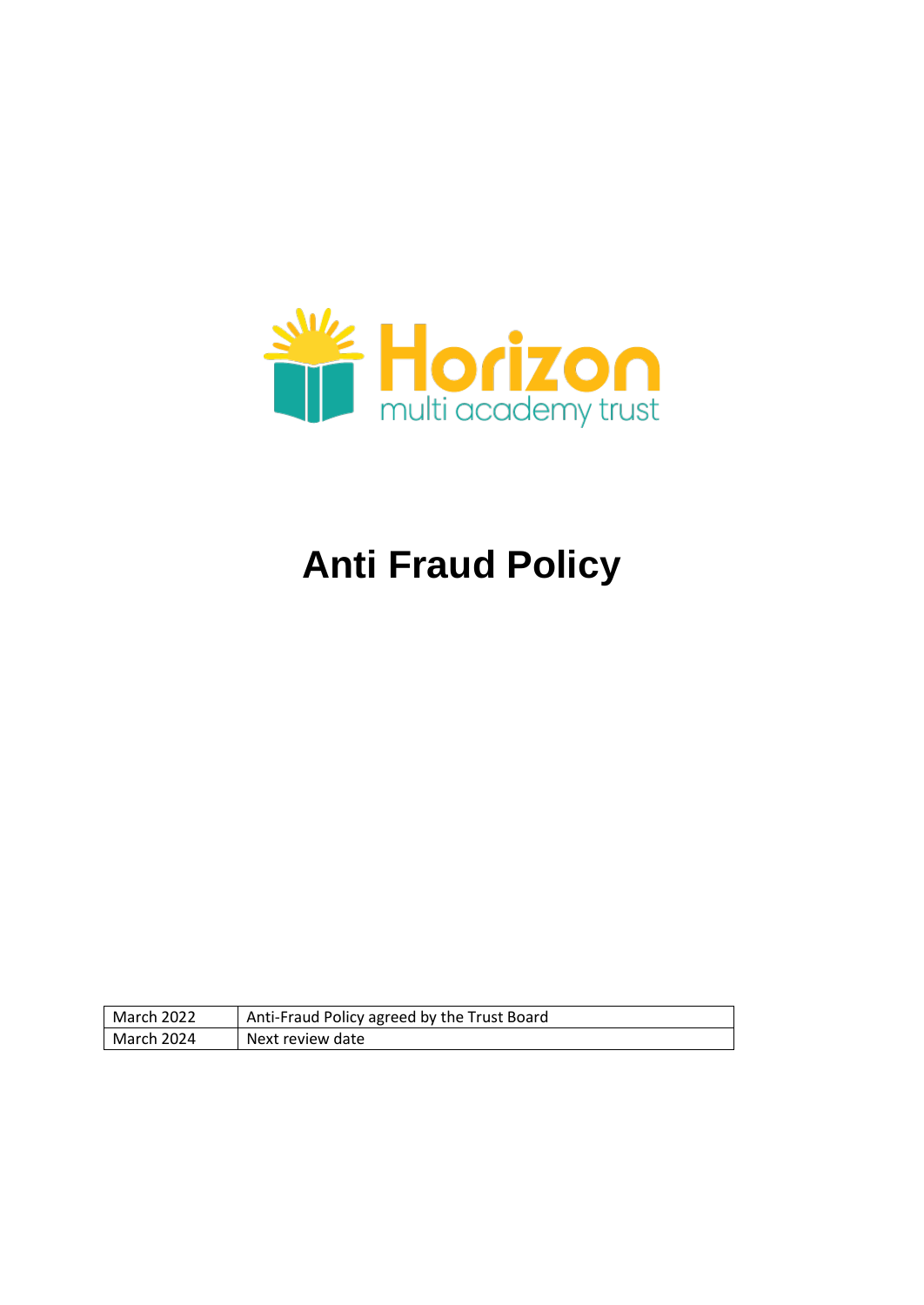# **1. ANTI FRAUD POLICY**

## **Introduction**

- **1.1.** Fraud, bribery, corruption, or other dishonesty, would adversely affect the Trust's reputation and put at risk its ability to achieve its objectives by diverting resources from the provision of education for the students.
- **1.2.** The purpose of this policy is to confirm the academies commitment to preventing and detecting fraud, bribery and corruption.
- **1.3.** The Fraud Act 2006 came into force on 15th January 2007. The Act created a single offence of fraud and defined this in three classes:
	- False representation.
	- Failure to disclose information where there is a legal duty to do so.
	- Abuse of position.
- **1.4.** The Act also created four new offences of:
	- Possession of articles for use in fraud.
	- Making or supplying articles for use in fraud.
	- Obtaining services dishonestly.
	- Participating in fraudulent business.

The Chartered Institute of Public Finance and Accountancy (CIPFA) defines fraud as:

"*The intentional distortion of financial statements or other records by persons internal or external to the organisation which is carried out to conceal the misappropriation of assets or otherwise for gain*."

Fraud is different to theft, which is defined in the 1968 Theft Act as:

*`A person shall be guilty of theft if he dishonestly appropriates property belonging to another with the intention of permanently depriving the other of it'.*

## A bribe is:

*"A financial or other advantage that is offered or requested with the intention of inducing or rewarding the improper performance of a relevant function or activity, or with the knowledge or belief that the acceptance of such an advantage would constitute the improper performance of such a function or activity" [CIPFA].*

There are various Bribery offences, including offering or accepting a bribe (Sections 1 and 2 of the Bribery Act 2010), bribing or attempting to bribe a foreign official (Section 6) and being a commercial organisation failing to prevent bribery (Section 7). While the Trust is not a 'commercial organisation' for its normal activities, it is still considered appropriate for it to have regard to Guidance relating to the Bribery Act.

## Corruption is:

*"The offering, giving, soliciting or accepting of any inducement or reward which would influence the actions taken by the body, its members or officers."*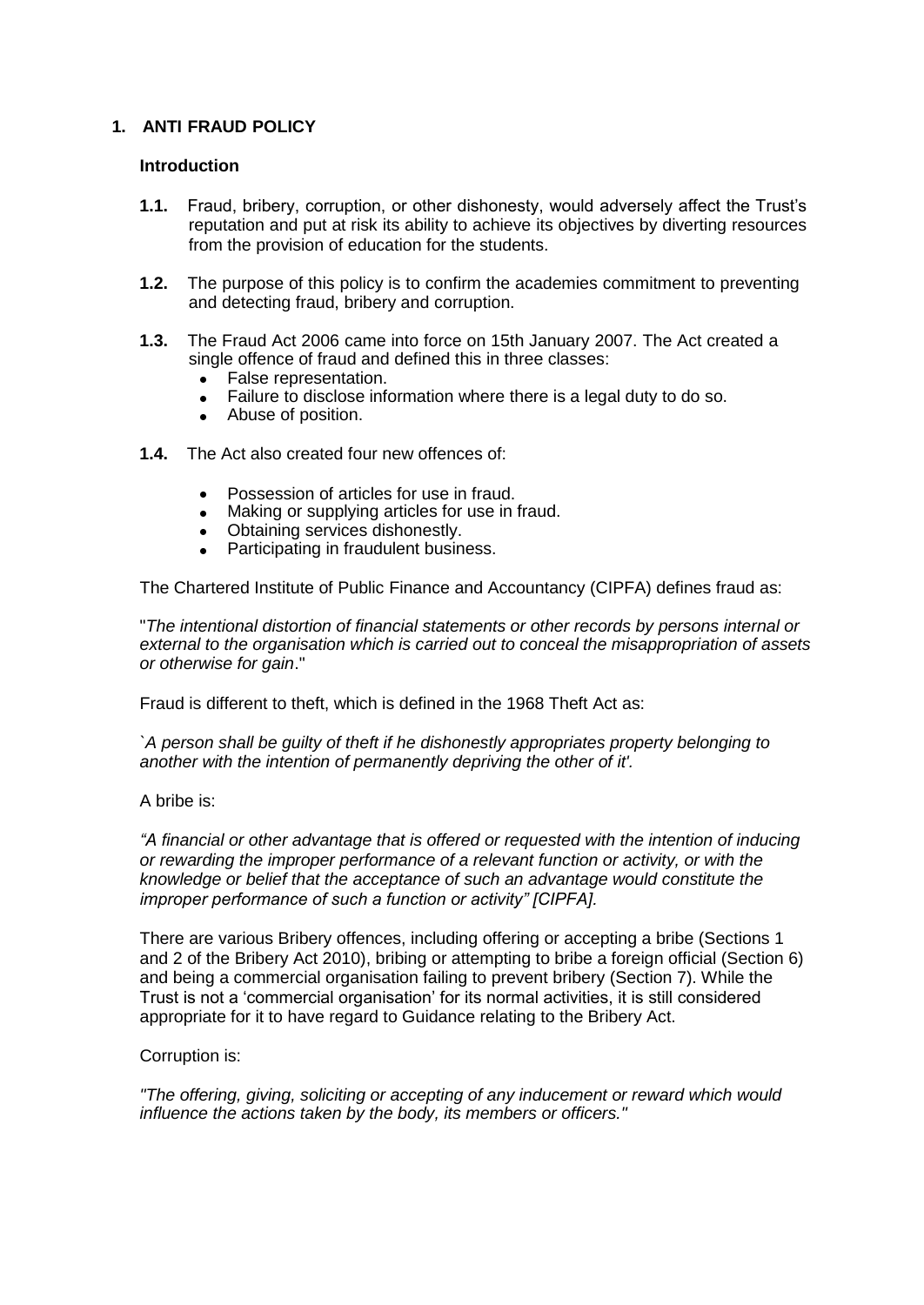The term "fraud" is used throughout this policy. For the purposes of this document the term also includes theft, bribery and corruption.

This Policy applies to Trustees, Governors and all employees (full time, part time, temporary and casual) of the Trust and its academies.

# **1.5. Policy statement**

The Trust expects all Trustees, Governors, employees and those acting as its agents to conduct themselves in accordance with the seven principles of public life defined by the Nolan Committee 1995. The seven principles are:

- Honesty Holders of public office have a duty to declare any private interests relating to their public duties and to take steps to resolve any conflicts arising in a way that protects the public interest
- Integrity Holders of public office should not place themselves under any financial or other obligation to outside individuals or organisations that might influence them in the performance of their official duties
- Selflessness Holders of public office should take decisions solely in terms of the public interest. They should not do so in order to gain financial or other material benefits for themselves, their family, or their friends
- Objectivity In carrying out public business, including making public appointments, awarding contracts, or recommending individuals for rewards and benefits, holders of public office should make choices on merit
- Openness Holders of public office should be as open as possible about all the decisions and actions that they take. They should give reasons for their decisions and restrict information only when the wider public interest clearly demands
- Accountability- Holders of public office are accountable for their decisions and actions to the public and must submit themselves to whatever scrutiny is appropriate to their office
- Leadership Holders of public office should promote and support these principles by leadership and example.

## **Responsibility**

The Trust aims to have in place efficient and effective systems of control that as far as possible prevent potential fraudsters from exploiting weaknesses.

The Trust Board is responsible for ensuring there are strong and effective arrangements in place for managing the risk of fraud and ensuring the academy's interests are safeguarded, including its reputation.

Risk is managed through the existence and application of appropriate policies and procedures. The wide range of procedures in place to minimise the risk of fraud constitute a major part of the system of Internal Control, which is designed to ensure the academies conduct its business properly and effectively and completes its transactions fully, accurately and properly.

The responsibility for anti-fraud arrangements is widely dispersed. Trustees have to give clear support to the arrangements. The Trust Board, LGBs and Head Teachers must provide strong leadership by advocating the academy's arrangements and supporting strong action when these are ignored.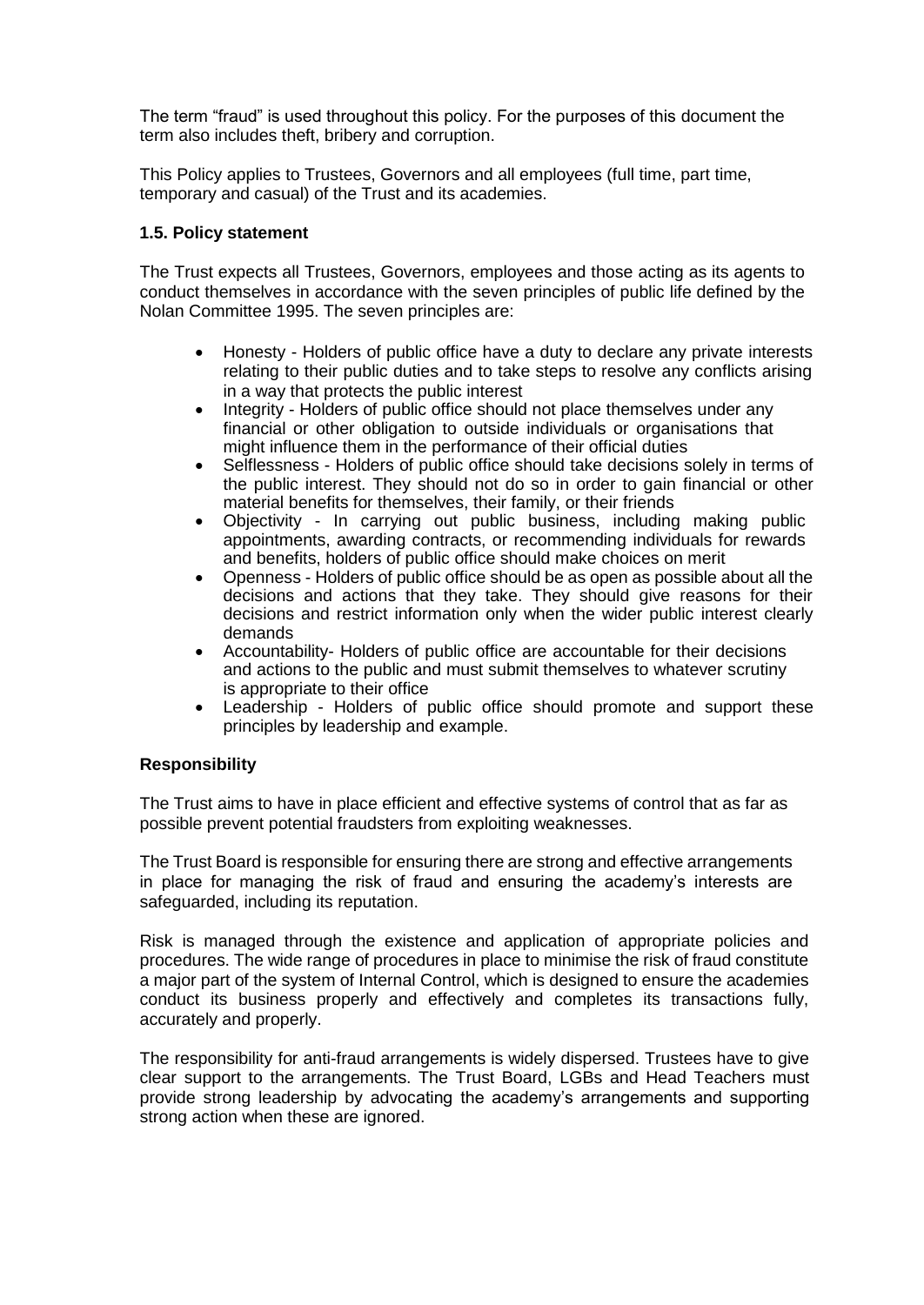The importance of a positive culture towards anti-fraud, bribery and corruption cannot be overstated. The effectiveness of the Trust's policy can be undermined by a culture that does not apply the public standards and supporting procedures routinely on a day to day basis. Maintaining appropriate arrangements, continually advocating them and taking robust action where they are not applied all help to build the right underpinning culture.

# **Key Procedures and Controls**

The following key procedures and controls operate within the Trust:

- The Trust has an effective Anti-Fraud, Bribery and Corruption Policy and Strategy, and maintains a culture that will not tolerate fraud, bribery or corruption;
- Trustee, Governors and employees comply with respective Codes of Conduct;
- Risk Management procedures are in place;
- A Register of Interests is maintained to enable Trustees, Governors and employees to record any financial or non-financial interests that may bring about conflict with the school's interests;
- A Register of Gifts and Hospitality is maintained to enable Trustees, Governors and employees to record gifts and hospitality either received, or offered and decline from contractors and suppliers
- Confidential Reporting (Whistle blowing) procedures are in place and operate effectively;
- Suitable and enforced financial and contract procedure rules are in place;
- There are robust recruitment and selection procedures in place
- There are clear and active disciplinary arrangements;
- Sanctions are pursued against those who commit fraud, bribery and corruption.

The Trust maintains a continuous overview of its arrangements for managing the risk of fraud. A regular review of the Policy is carried out and the documents are revised as appropriate to reflect any key changes and to incorporate current best practice.

The Trust expects that the individuals and organisations with which it deals (e.g. partners, suppliers, contractors, and service providers) will act with integrity and without thought or actions involving fraud, bribery and corruption. Where relevant, the Trust will include appropriate clauses in its contracts about the consequences of fraud, bribery and corruption. Evidence of such acts is most likely to lead to a termination of the particular contract and will normally lead to prosecution.

In assessing the effectiveness of its arrangements, the Trust will monitor the extent to which:

- key personnel are trained in detecting and investigating fraud,
- identified incidents are investigated,
- perpetrators are robustly dealt with,
- the school responds to identified weaknesses in its systems and controls,
- there is any trend in incidents experienced.
- perpetrators are prosecuted,
- recovery of losses is sought.

# **Audit**

The Finance, Audit and Risk Committee and internal audit procedures are a key element of the Trust's control system. Internal audit carries out a risk based series of audits designed to assess the school's identification and management of fraud risks. The external Audit Team provides an independent appraisal of the integrity of all internal control systems.